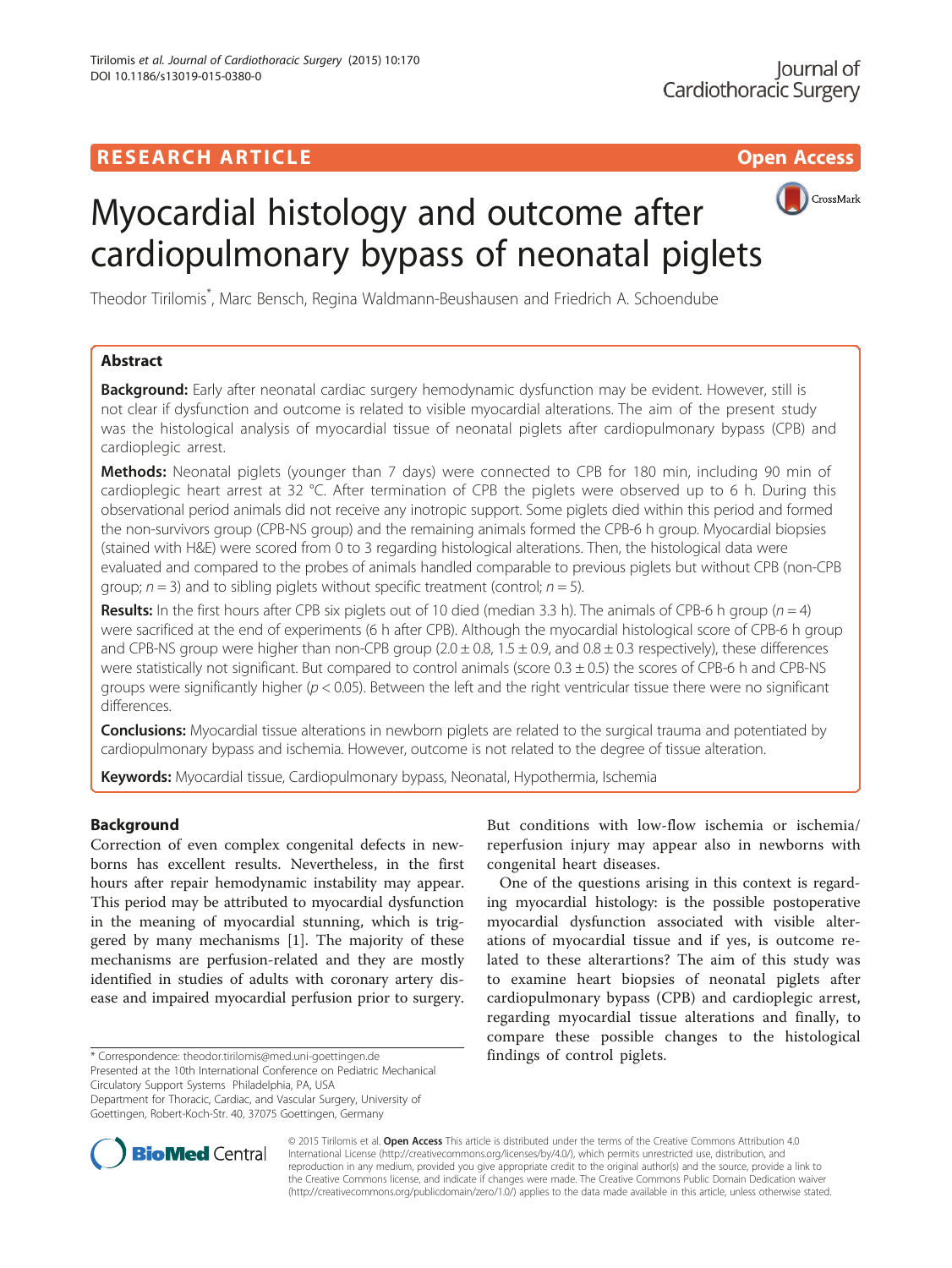#### <span id="page-1-0"></span>**Methods**

The experimental protocol was approved by the Animal Care and Use Committees of the University of Goettingen and of the Government of the District of Braunschweig, Germany. All animals were handled according to the Federal Laws and in compliance with the European Convention on Animal Care. Anesthesia was induced with intramuscular azaperone and ketamine and maintained with intravenous ketamine and pentobarbital. Mechanical ventilation after tracheotomy was with air, oxygen, and isoflurane mixture. Exposure of the heart was achieved through median sternotomy. After systemic anticoagulation with heparin (300 U/kg) piglets were connected to cardiopulmonary bypass via cannulation of the ascending aorta and the right atrium. CPB was initiated with a flow rate of 2.5  $1/\text{min/m}^2$ . The activated clotting time was maintained at a value >400 s throughout perfusion time.

Initially, 10 neonatal piglets (younger than 7 days) were connected to CPB. After perfusion of 30 min and cooling to 32 °C core temperature a cardioplegic heart arrest has initiated for 90 min (crystalloid Bretschneider's solution (Custodiol HTK, Köhler Chemie, Bensheim, Germany), 30 ml/kg over 7 min). Thereafter, the aortic clamp was released and a reperfusion time of 60 min with re-warming to 37 °C did follow. After a complete CPB time of 180 min the piglets were weaned off bypass and the cannulae were removed. Anticoagulation was reversed by administration of protamine sulfate.

During the postoperative course piglets did not receive any inotropic support or vasopressors. After an observational period of 6 h survived animals were sacrificed (CPB-6 h group). Some animals died during this period and formed the non-survivors group (CPB-NS group).

The hearts were explanted and myocardial biopsies were taken. The biopsies were kept in formalin 10% for 24 to 36 h. Thereafter, specimens were washed in aqua bidest for 1 h and cleaned with alcohol. After chloroform fixation, they were embedded in paraffin (Kendall, Tyco Healthcare Group KG, Mansfield, USA). Then, sections were cut at 1 μm with a microtome (Leica SM 2000R, Nussloch, Germany), washed (45 °C water), and dried at room temperature for night. Thereafter, slides were treated with xylol/ethanol and finally, stained with hematoxylin and eosin.

Histological examination of specimens was performed by 25-fold, 100-fold, and 250-fold magnification (microscope BH2, Olympus Europa GmbH, Hamburg, Germany). The severity of myocardial tissue damage was scored regarding myocardial edema, leukostasis, cell necrosis, and focal bleeding by a four-grade system described by Qing et al. [[2](#page-3-0)], as follows: grade 0 shows normal morphology; grade 1 slight alterations; grade 2 moderate alterations; and grade 3: severe alterations.



Fig. 1 Hematoxylin and Eosin (H&E) staining of myocardial tissue (25× magnification) after cardiopulmonary bypass. a presents nearly normal tissue (grade  $0$ ), **b** shows grade 1 with beginning endothelial damage, c presents grade 2 with mild infiltration of inflammatory cells and focal bleeding, and **d** demonstrates grade 3 severe damage and infiltration of granulocytes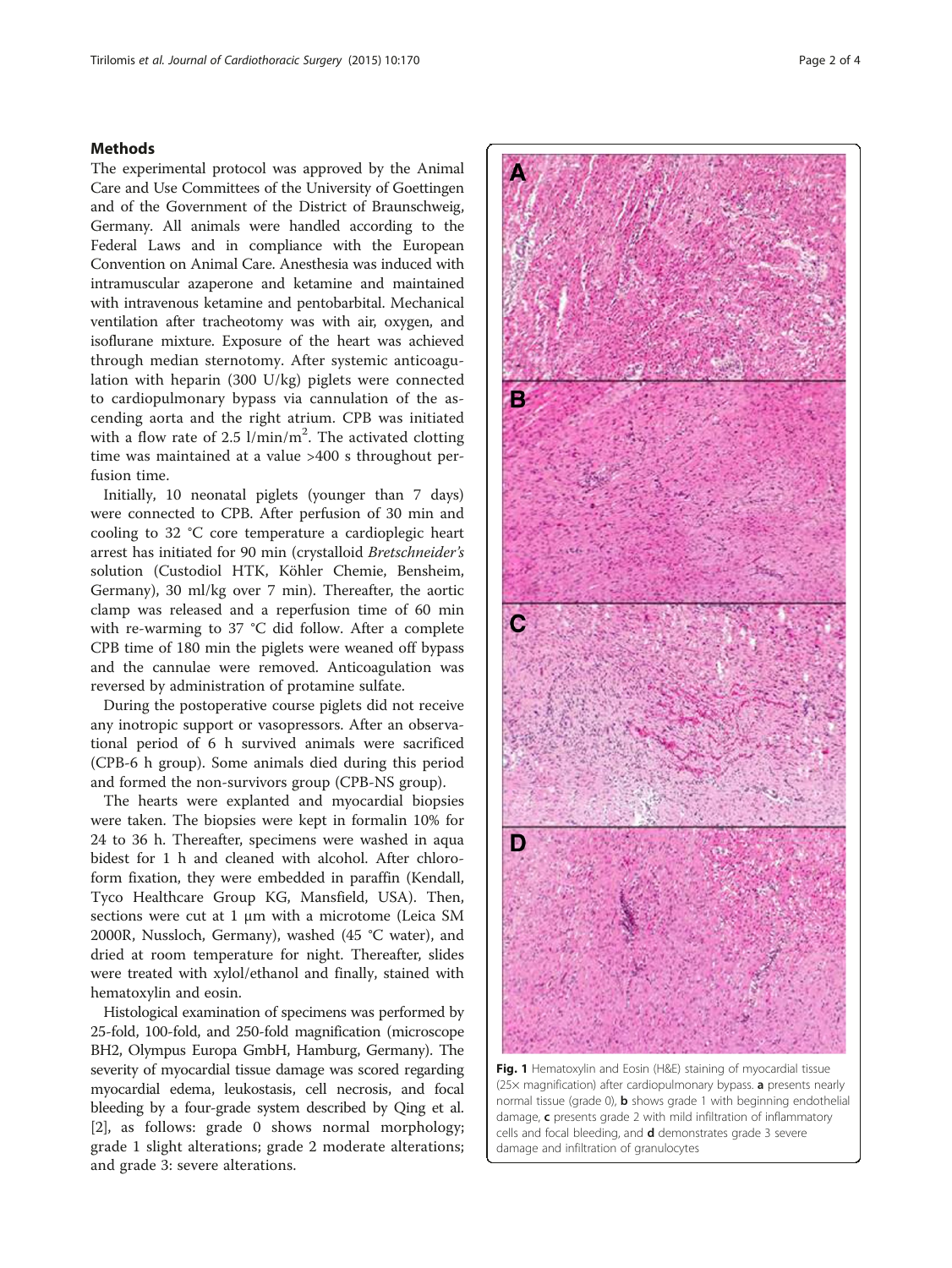

The data of tissue probes were evaluated and compared to the probes of animals handled comparable to previous piglets but without CPB (non-CPB group;  $n = 3$ ) and to sibling piglets without specific treatment (control;  $n = 5$ ). The non-CPB animals underwent also tracheostomy, received mechanical ventilation, and after sternotomy catheters were placed into the vessels and into the heart. These animals were observed for the same time interval of 3 h in the meaning of time simulation for CPB duration and after this CPB-simulation time of 3 h for additional 6 h ("post-CPB time").

The histological scoring was performed blinded to animal group. Statistical analysis was performed with Statistica 10 software (StatSoft (Europe) GmbH, Hamburg, Germany). Data were expressed as mean ± standard deviation. Data analysis was performed using Student's t-test. Statistical significance was assumed for  $p < 0.05$ .

#### Results

Myocardial alterations of all histological grades were found in treated groups (Fig. [1](#page-1-0)).

Although six piglets died within the first hours after CPB (median 3.3 h), the scores between the survived and non-survived piglets were not statistically different: CPB-6 h vs. CPB-NS:  $2.0 \pm 0.8$  vs.  $1.5 \pm 0.9$ ,  $p = 0.378$ (Fig. 2). Also in comparison to the non-CPB group the myocardial histological scores of CPB-6 h group and CPB-NS group were higher but the differences were not statistically significant: CPB-6 h vs. non-CPB:  $2.0 \pm 0.8$ vs.  $0.8 \pm 0.3$ ,  $p = 0.068$ ; CPB-NS vs. non-CPB:  $1.5 \pm 0.9$  vs.  $0.8 \pm 0.3$ ,  $p = 0.234$ . Only if compared to control animals (score  $0.3 \pm 0.5$ ) the scores of CPB-6 h and CPB-NS groups were significantly higher ( $p = 0.005$  and  $p = 0.019$ , respectively).

Between the left-ventricular and the right-ventricular tissue there were no significant differences (Table 1).

### **Discussion**

Our results demonstrate that after surgery, even without cardiopulmonary bypass and without myocardial ischemia alterations of myocardial tissue are present. Although the alterations are not statistically significant they are evident. The additional cardiac procedure on CPB potentiates the myocardial alterations. Nevertheless, these results due not identify the cause of myocardial alterations. Many factors could be responsible: (i) myocardial ischemia, (ii) reperfusion injury, (iii) hypothermia, and (iv) cardiopulmonary bypass and its consequences (e.g., systemic inflammatory response).

Whether the neonatal myocardium is more vulnerable or more tolerant to ischemic injury and reperfusion injury remains controversial. Karimi et al. found in a neonatal animal model greater myocardial apoptosis [\[3\]](#page-3-0) and they concluded that neonatal myocardium in the early postoperative period is more vulnerable to ischemia/ reperfusion then mature myocardium. Although studies of

Table 1 Scoring results of left-ventricular (LV) and right-ventricular (RV) neonatal myocardial tissue after cardiopulmonary bypass and cardiac arrest (protected by crystalloid cargioplegia)

|         | $\overline{1}$ | RV              |
|---------|----------------|-----------------|
| CPB-NS  | $1.50 + 0.84$  | $1.33 \pm 0.82$ |
| CPB-6 h | $2.00 + 0.82$  | $1.88 \pm 0.85$ |
| Non-CPB | $0.83 + 0.3$   | $0.5 \pm 0$     |
| Control | $0.3 + 0.45$   | $0.3 \pm 0.27$  |

There are no statistically significant differences between the left and the right ventricle